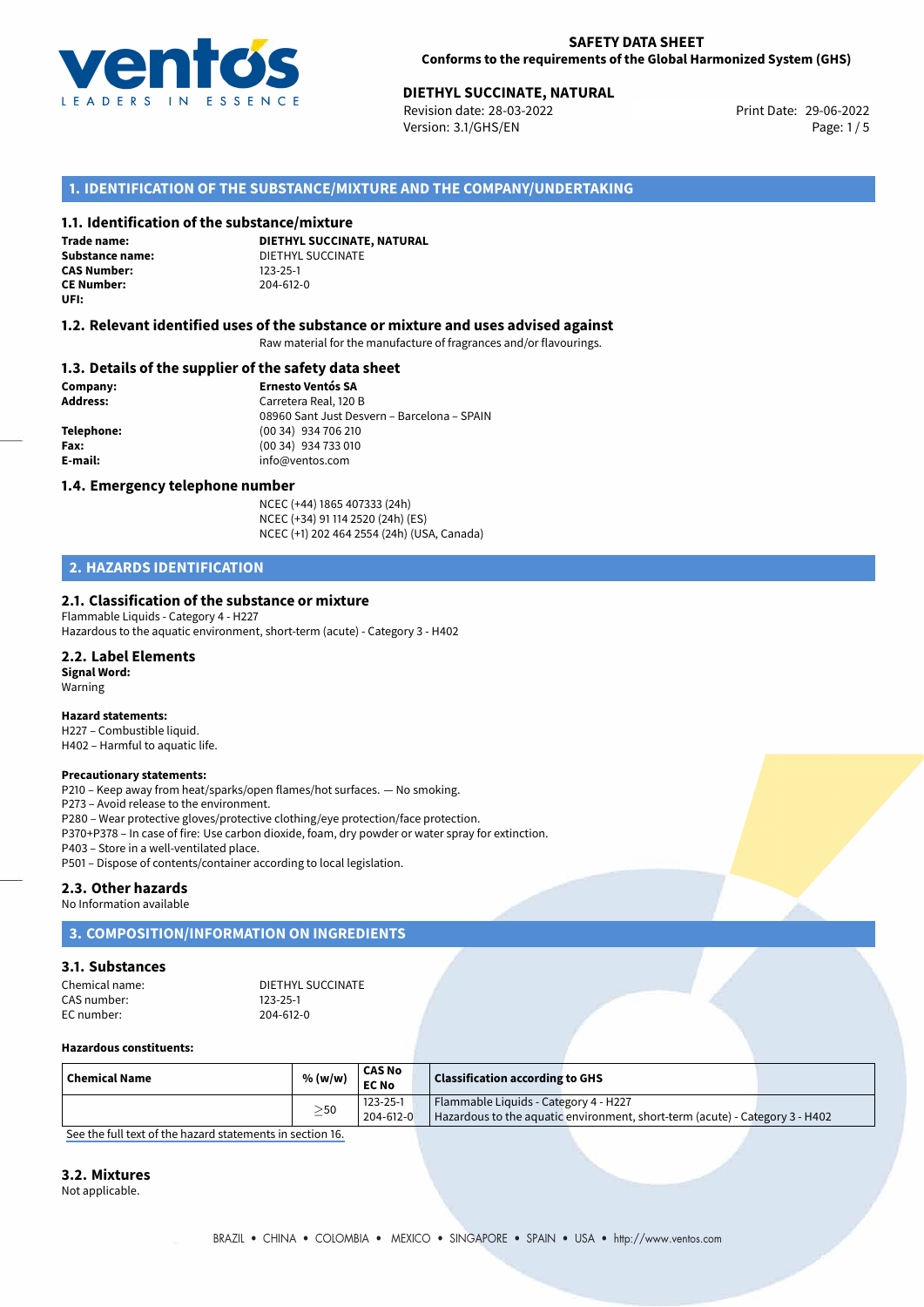

## **SAFETY DATA SHEET Conforms to the requirements of the Global Harmonized System (GHS)**

# **DIETHYL SUCCINATE, NATURAL**<br> **29-06-2022** Print Date: 29-06-2022<br>
Print Date: 29-06-2022

Revision date: 28-03-2022 Version: 3.1/GHS/EN Page: 2 / 5

# **4. FIRST-AID MEASURES**

# **4.1. Description of necessary first aid measures**

| Ingestion:    | Rinse mouth with water.<br>Obtain medical advice.<br>Keep at rest. Do not induce vomiting.                                                           |
|---------------|------------------------------------------------------------------------------------------------------------------------------------------------------|
| Eye contact:  | In case of contact with eyes, rinse immediately with plenty of water for at least 15 minutes and seek medical advice.                                |
| Inhalation:   | Remove person to fresh air and keep at rest.<br>Seek immediate medical advice.                                                                       |
| Skin contact: | Take off immediately all contaminated clothing.<br>Thoroughly wash affected skin with soap and water.<br>Seek medical attention if symptoms persist. |

#### **4.2. Most important symptoms and effects, both acute and delayed** No information available.

# **4.3. Indication of any immediate medical attention and special treatment needed**

No information available.

# **5. FIRE-FIGHTING MEASURES**

# **5.1. Extinguishing Media**

Water spray, carbon dioxide, dry chemical powder or appropriate foam. For safety reasons do not use full water jet.

# **5.2. Special hazards arising from the substance or mixture**

Known or Anticipated Hazardous Products of Combustion: Emits toxic fumes under fire conditions.

# **5.3. Advice for firefighters**

High temperatures can lead to high pressures inside closed containers. Avoid inhalation of vapors that are created. Use appropriate respiratory protection. Do not allow spillage of fire to be poured into drains or watercourses. Wear self-contained breathing apparatus and protective clothing.

# **6. ACCIDENTAL RELEASE MEASURES**

# **6.1. Personal precautions, protective equipment and emergency procedures**

Evacuate surronding areas. Ensure adequate ventilation. Keep unnecessary and unprotected personnel from entering. Do not breathe vapor/spray. Avoid contact with skin and eyes. Information regarding personal protective measures: see section 8.

# **6.2. Environmental precautions**

To avoid possible contamination of the environment, do not discharge into any drains, surface waters or groundwaters.

# **6.3. Methods and materials for containment and cleaning up**

Cover with an inert, inorganic, non-combustible absorbent material (e.g. dry-lime, sand, soda ash). Place in covered containers using non-sparking tools and transport outdoors. Avoid open flames or sources of ignition (e.g. pilot lights on gas hot water heater). Ventilate area and wash spill site after material pickup is complete.

# **6.4. Reference to other sections**

Information regarding exposure controls, personal protection and disposal considerations can be found in sections 8 and 13.

# **7. HANDLING AND STORAGE**

# **7.1. Precautions for safe handling**

Do not store or handle this material near food or drinking water. Do not smoke. Avoid contact with the eyes, skin and clothing. Wear protective clothing and use glasses. Observe the rules of safety and hygiene at work. Keep in the original container or an alternative made from a compatible material.

# **7.2. Conditions for safe storage, including any incompatibilities**

Store in tightly closed and preferably full containers in a cool, dry and ventilated area, protected from light. Keep away from sources of ignition (e.g. hot surfaces, sparks, flame and static discharges). Keep away from incompatible materials (see section 10).

# **7.3. Specific end use(s)**

No information available.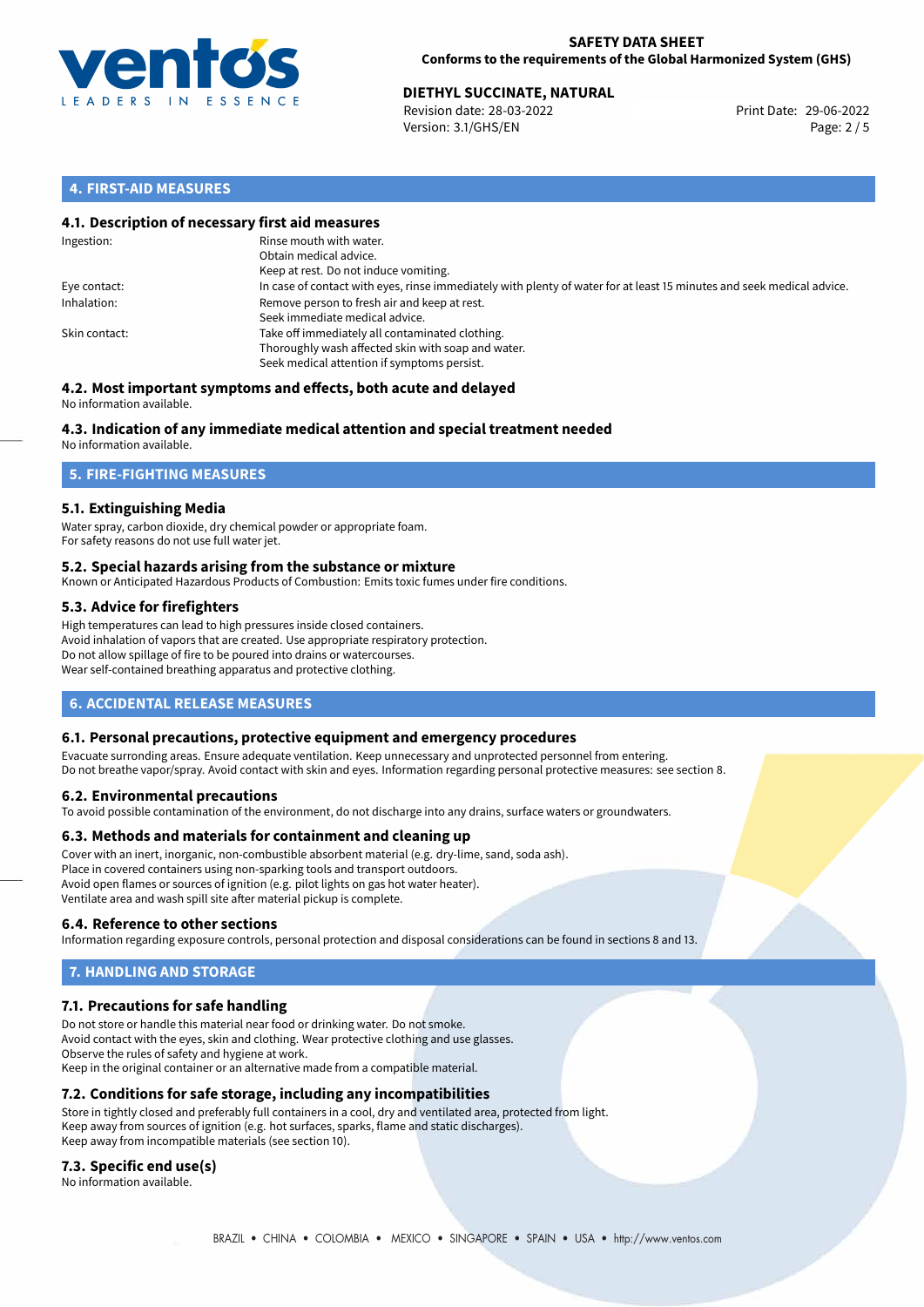

# **DIETHYL SUCCINATE, NATURAL**<br>
Revision date: 28-03-2022<br>
Print Date: 29-06-2022

Revision date: 28-03-2022 Version: 3.1/GHS/EN Page: 3 / 5

# **8. EXPOSURE CONTROLS AND PERSONAL PROTECTION**

## **8.1. Control parameters**

Components with occupational exposure limits: None known.

## **8.2. Exposure controls**

Measures should be taken to prevent materials from being splashed into the body. Provide adequate ventilation, according to the conditions of use. Use a mechanical exhaust if required.

### **8.3. Individual protection measures, such as personal protective equipment**

| Eye/Face protection:             | Chemical safety goggles are recommended. Wash contaminated goggles before reuse.                                                            |
|----------------------------------|---------------------------------------------------------------------------------------------------------------------------------------------|
| Hand Protection:                 | Chemical-resistant gloves are recommended. Wash contaminated gloves before reuse.                                                           |
| Body protection:                 | Personal protective equipment for the body should be selected based on the task being performed and the risks<br>involved.                  |
| <b>Respiratory Protection:</b>   | In case of insufficient ventilation, use suitable respiratory equipment.                                                                    |
| Environmental exposure controls: | Emissions from ventilation or process equipment should be checked to ensure they comply with environmental<br>protection legislation.       |
|                                  | In some cases, filters or engineering modifications to the process equipment will be necessary to reduce emissions to<br>acceptable levels. |

# **9. PHYSICAL AND CHEMICAL PROPERTIES**

# **9.1. Information on basic physical and chemical properties**

| Appearance:                            | Liguid                     |
|----------------------------------------|----------------------------|
| Colour:                                | Conforms to standard       |
| Odour:                                 | Conforms to standard       |
| Odour theshold:                        | Not determined             |
| pH:                                    | Not determined             |
| Melting point/freezing point:          | $-20^{\circ}$ C            |
| Boling point/boiling range (°C):       | $217^{\circ}$ C            |
| Flash point:                           | $91^{\circ}$ C             |
| Evaporation rate:                      | Not determined             |
| Flammability:                          | Not determined             |
| Lower flammability/Explosive limit:    | Not determined             |
| Upper flammability/Explosive limit:    | Not determined             |
| Vapour pressure:                       | Not determined             |
| Vapour Density:                        | Not determined             |
| Density:                               | 1,038-1,043 g/mL (20°C)    |
| Relative density:                      | $1,038-1,043(20^{\circ}C)$ |
| Water solubility:                      | 1:50 V/V IN WATER          |
| Solubility in other solvents:          | SOLUBLE IN ETHANOL         |
| Partition coefficient n-octanol/water: | Not determined             |
| Auto-ignition temperature:             | Not determined             |
| Decomposition temperature:             | Not determined             |
| Viscosity, dynamic:                    | Not determined             |
| Viscosity, kinematic:                  | Not determined             |
| Explosive properties:                  | Not determined             |
| Oxidising properties:                  | <b>NONE EXPECTED</b>       |
|                                        |                            |

# **10. STABILITY AND REACTIVITY**

## **10.1. Reactivity**

No hazardous reactions if stored and handled as prescribed/indicated.

#### **10.2. Chemical stability**

The product is stable if stored and handled as prescribed/indicated.

# **10.3. Possibility of hazardous reactions**

No hazardous reactions if stored and handled as prescribed/indicated.

# **10.4. Conditions to Avoid**

Conditions to Avoid: Excessive heat, flame or other ignition sources.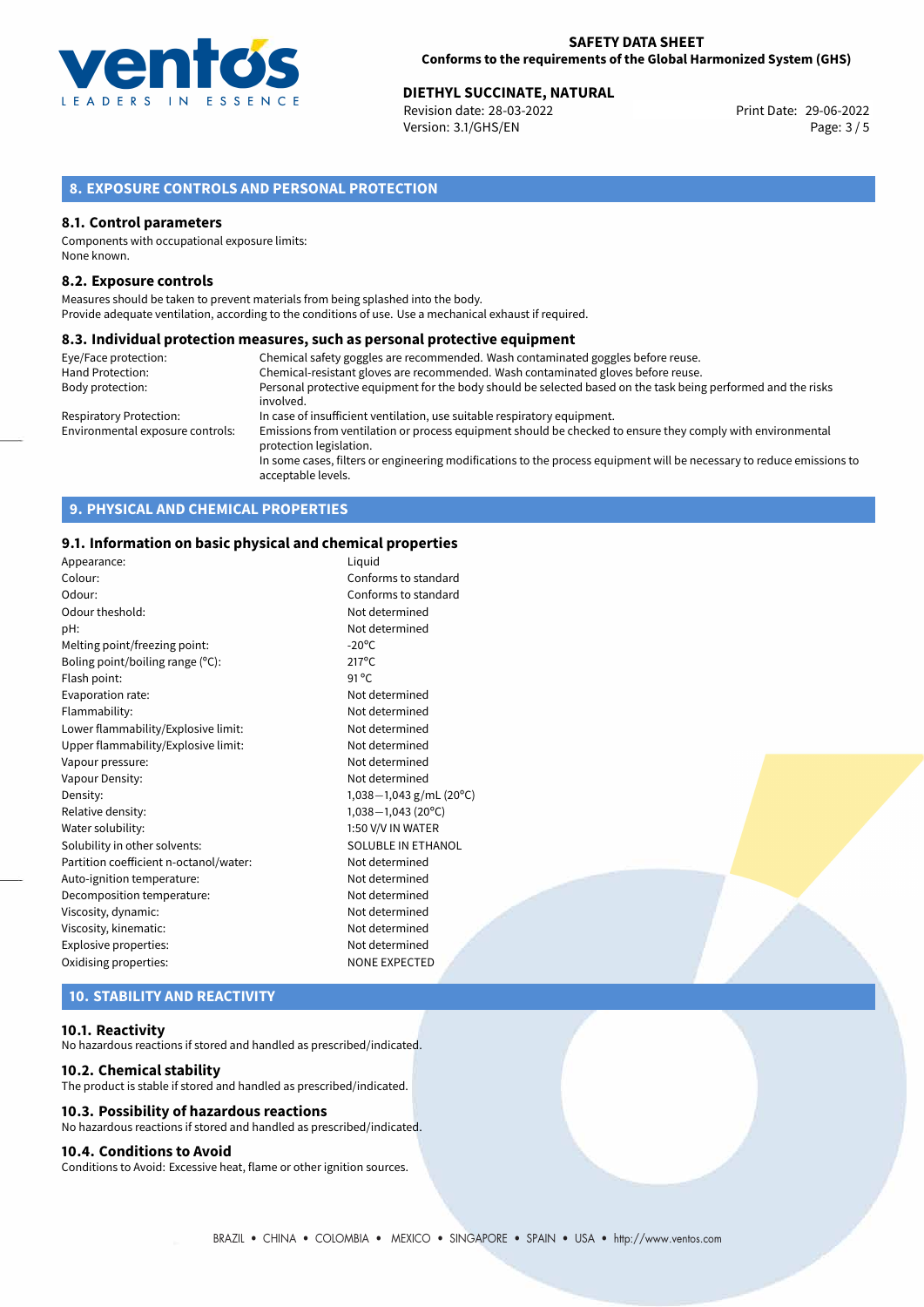

# **DIETHYL SUCCINATE, NATURAL**<br>
Revision date: 28-03-2022<br>
Print Date: 29-06-2022

Revision date: 28-03-2022 Version: 3.1/GHS/EN Page: 4 / 5

# **10.5. Incompatible materials**

Avoid contact with strong acids and bases and oxidizing agents.

# **10.6. Hazardous decomposition products**

During combustion may form carbon monoxide and unidentified organic compounds.

# **11. TOXICOLOGICAL INFORMATION**

# **12. ECOLOGICAL INFORMATION**

## **12.1. Toxicity**

**Assessment:** Harmful to aquatic life. **Experimental/calculated data:** No information available.

# **12.2. Degradability**

No information available.

## **12.3. Bioaccumulative potential**

No information available.

## **12.4. Soil mobility**

No information available.

# **12.5. Other adverse effects**

See also sections 6, 7, 13 and 15 Do not allow to get into waste water or waterways.

# **13. DISPOSAL CONSIDERATIONS**

# **13.1. Waste treatment methods**

Dispose of in accordance with national and local environmental regulations.

# **14. TRANSPORT INFORMATION**

|                                  | <b>ADR/RID/ADN</b>                | <b>IMDG</b>                       | <b>IATA-ICAO</b>                  |
|----------------------------------|-----------------------------------|-----------------------------------|-----------------------------------|
| 14.1. UN Number                  | Not classified as hazardous goods | Not classified as hazardous goods | Not classified as hazardous goods |
| 14.2. UN Proper Shipping Name    | Not applicable                    | Not applicable                    | Not applicable                    |
| 14.3. Transport Hazard Class(es) | Not applicable                    | Not applicable                    | Not applicable                    |
| 14.4. Packing Group              | Not applicable                    | Not applicable                    | Not applicable                    |
| 14.5. Environmental hazards      | No                                | <b>No</b>                         | No                                |
| Additional information           |                                   |                                   |                                   |

### **14.6 Special precautions for user**

None known

### **14.7. Transport in bulk according to Annex II of MARPOL 73/78 and the IBC Code**

No information available

# **15. REGULATORY INFORMATION**

**15.1. Safety, health and environmental regulations/legislation specific for the substance or mixture** No information available